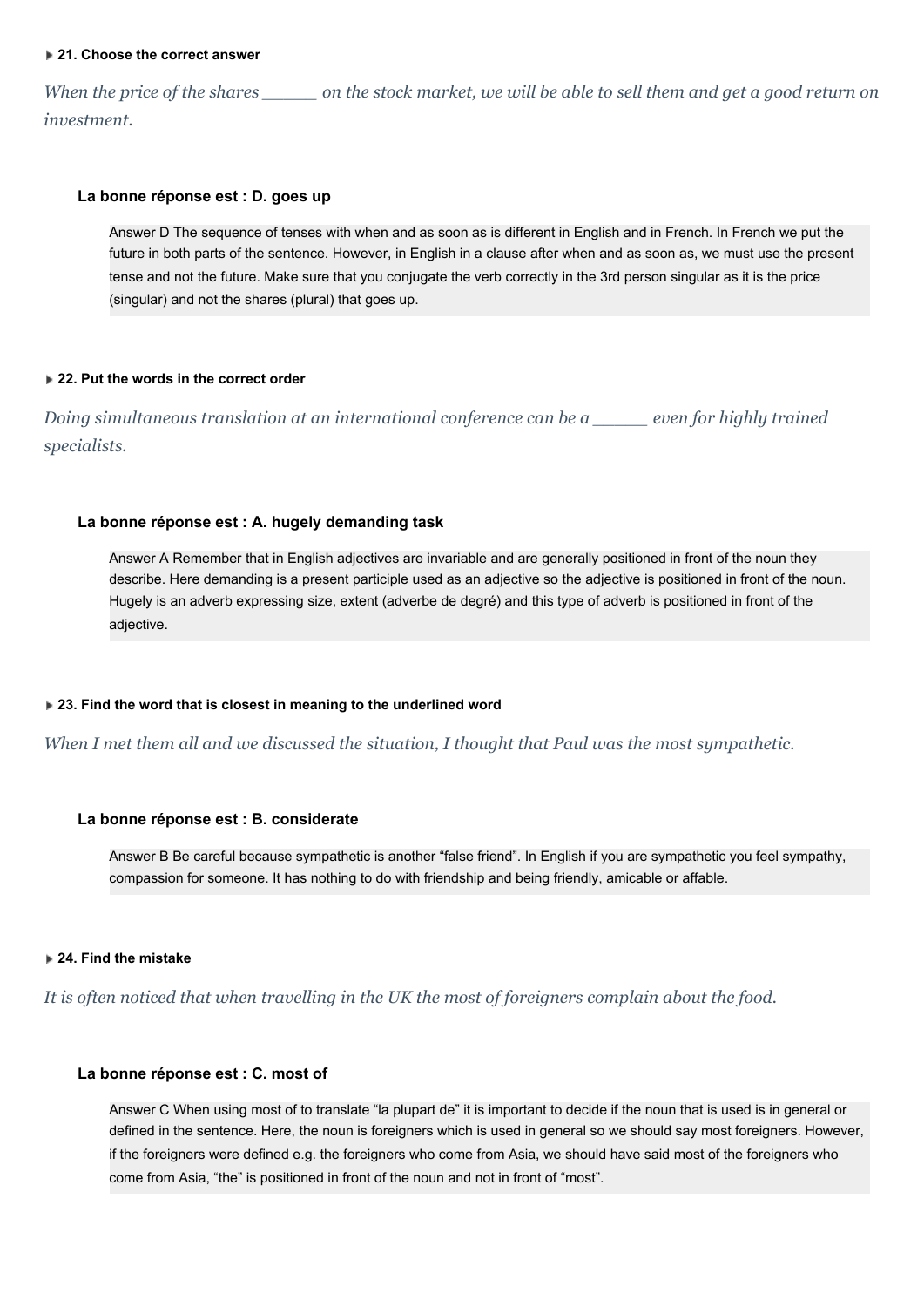*\_\_\_\_\_ the pouring rain, I managed to see the Queen as she \_\_\_\_\_to Buckingham Palace.*

## **La bonne réponse est : D. D. Despite / was returning**

Answer D In spite is always followed by of before the noun unlike despite (Fr. malgré, en dépit de). Although (Fr. bienque) is followed by a verbal clause and not by a noun. Regardless (Fr. au mépris de) is always followed by of before a noun. The verb must be in the past progressive form because it is the action that was in progress in parallel to I managed.

#### **26. Looking for synonyms. Which is the odd one out and so doesn't give the same meaning to the sentence ?**

*Environmentalists \_\_\_\_\_huge changes in the weather in the decades to come.*

# **La bonne réponse est : A. preview**

Answer A Preview is a noun meaning something that gives an advance idea or impression of something to come, it's not possible because the sentence requires a verb. Predict, forecast and foresee are all verbs meaning to know in advance, to say what will happen in the future.

# **27. Which word completes this sentence correctly ?**

*This form must be completed and returned to our of ice \_\_\_\_\_ two weeks.*

# **La bonne réponse est : C. within**

Answer C By and within are both used to translate "d'ici" with an idea of time. However, by is followed by an exact date or point in time whereas within is followed by a length of time. E.g. d'ici mardi = by Tuesday , d'ici un jour = within a day. Until is "jusqu'à" and during is "pendant" with a suggested period of time that is not clearly defined, e.g. during the holidays.

#### **28. Choose the correct answer**

*You mustn't forget \_\_\_\_\_ a present ; it's your sister's birthday tomorrow.*

# **La bonne réponse est : D. to buy**

Answer D With the verbs to remember and to forget there are two distinct structures depending on whether we are speaking about something that is to be done or something that has been done. If it has been done remember and forget are followed by the gerundive (V+ing) if it still has to be done, they are followed by the infinitive of the verb with to.

# **29. Choose the correct answer**

*The boss said he'd never experienced \_\_\_\_\_like what happened to him in China before.*